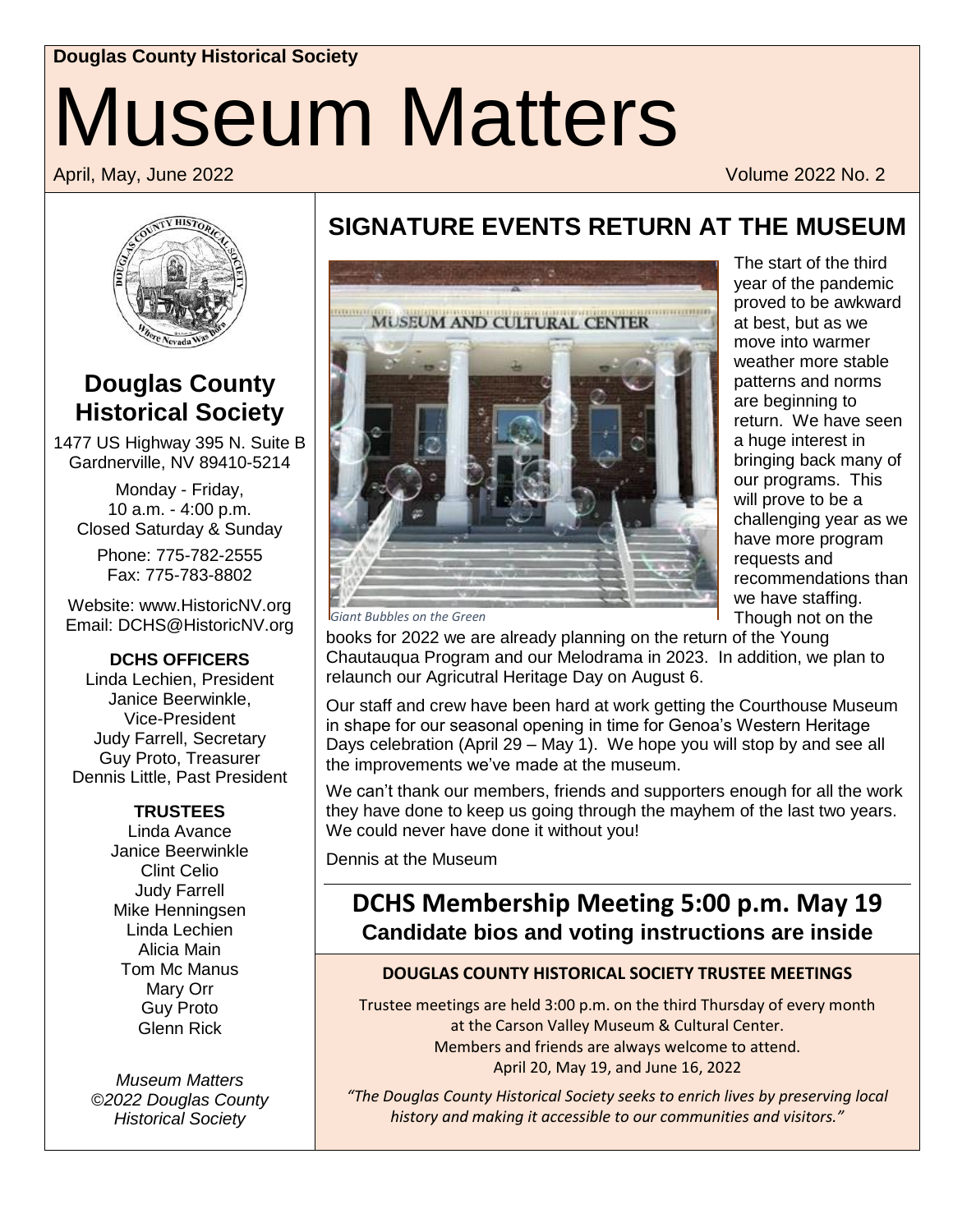## **Candidates for DCHS Board of Trustees**

The annual DCHS Membership Meeting and election of trustees will be held at 5:00 p.m. May 19, 2022, at the Carson Valley Museum & Cultural Center (CVM&CC). The Nominating Committee has confirmed two candidates to fill the two open positions on the 2021-2023 Board of Trustees. Only members in good standing are eligible to vote. Note, there were no proposed revisions to the current bylaws. All ballots must be returned to the CVM&CC by 4:45p.m., Thursday May 19. If you have lost or misplaced your ballot you can pick one up at the Front Office of the Carson Valley Museum & Cultural Center.

Ways to vote:

1. You can drop off your ballot at the Front Office (NOT THE FRONT DESK) of the CVM&CC. The Front Office will mark off your name on the list of eligible voters.

2. You may mail your ballot to the museum. Place your ballot in an unmarked envelope and insert it in a mailing envelope. Be sure your membership name is clearly indicated in the return mailing address. Mail your ballot to:

Douglas County Historical Society 1477 US Highway 395 N. Suite B Gardnerville, NV 89410

3. You can bring your ballot to the May 19 membership meeting.



#### **Daphne Hillyer**

Daphne began her Carson Valley life in 2001, moving here from Tahoe. She started her career with Carson Valley Medical Center in 2004, working part-time in the kitchen. Cut to the present day where she is the Outreach Coordinator, bringing the Hydration Station and her sunny disposition and constant smile to the community. When she is not working hard, she loves spending time with her family, crafting, hiking, and playing with her cat and three dogs.

Joining the Historical Society gives her the opportunity to learn more about the history of the valley she loves so much, and to contribute when she can. Daphne loves this

community, where everyone here steps up for each other like family. She would never want to be anywhere else.



#### **Glenn Rick**

For much of my adult life I have been a volunteer in one capacity or another. After graduation from college (Tulane University, class of 1973, Economics) I moved back home to San Diego. A few years later I joined the San Diego County Sheriff's Department in the search and rescue bureau as a reserve deputy. It is a volunteer function which all of us maintained in addition to our day jobs. Received the Sheriff's Commendation for service to the department. Retired as a sergeant after 11 years. Next, I volunteered with the National Forest Service Laguna Mountain Volunteer Association, a group of about 150 members. I am past president of the LMVA and

remain a life member. Then, I volunteered with San Diego County Parks and Recreation Department. Diane and I rode patrol on our horses. Lastly, I rejoined the Sheriff's Department with my amateur radio license (Ham) in the Auxiliary Communication Service.

I strongly support the Douglas County Historical Society in its mission to enrich lives by preserving and collecting local history and making it accessible to our community and visitors. I humbly rephrase the mission to include preservation, education and outreach. Our objectives include accreditation by the American Association of Museums, having a significant community involvement, and achieving financial stability. These objectives I strongly support.

I have plenty to learn. I am told by others on the board that it takes a year to find one's place in the organization. To that end I am committed to the responsibilities of a historical society trustee. I am grateful for the opportunity to serve.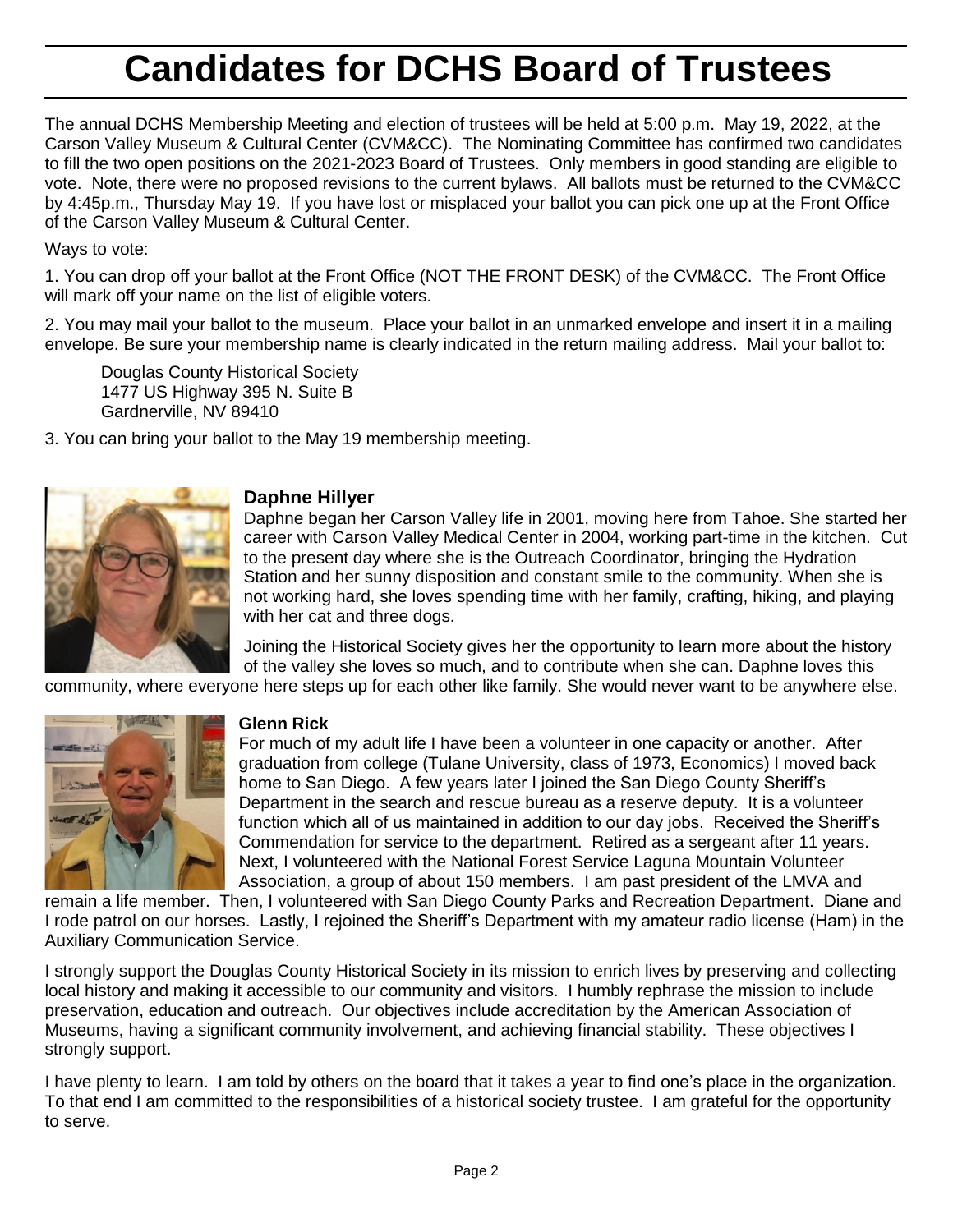## **Charles Muench Fine Art Show & Sale**

We are pleased to welcome back artist Charles Muench for an exhibit of his fine art. Both originals and giclée prints will also be available for purchase. The exhibit runs from May 25 through June 4 at the Carson Valley Museum & Cultural Center. Visit [https://www.charlesmuench.com](https://www.charlesmuench.com/) to view Charles' collection.

#### **Meet the Artist Saturday, May 28**

Join us for a special reception at the Carson Valley Museum & Cultural Center. Artist Charles Muench will be on hand to share his work, stories and inspiration behind his painting. Program runs from 11:00 a.m. to 1:00 p.m. Free Admission.



#### **ABOUT THE ARTIST Charles Muench - Biography**

Charles Muench is an artist living in between the Sierra Mountains and the high plains desert of Nevada. He received a Bachelor of Fine Arts-with great distinction degree from San Jose State University. He studied primarily under Maynard D. Stewart, a student of Frank Vincent DuMonds and the son of renowned Utah landscape painter, LeConte Stewart. After receiving his degree, Charles attended classes at the Art Students League with David Leffel, Michael Burban, Jack Faragasso, and others. In 1992, Charles moved to Madrid, Spain, where he

painted the city and countryside, studied Velasquez, copied master works in the Prado, and attended classes at the Circulo Bellas Artes.

Charles was featured in Tahoe Quarterly Mountain Home 2017 and the Nov/Dec 2016 issue of Art of the West-Celebrating Our National Parks. He was the featured cover artist in the April 2013 issue of Southwest Art magazine. He has been included in the July 2012 issue of Art of the West magazine and has been featured in the June 2010 American Art Collector, June 2007 and the June 2003 issue of Southwest Art, as well as the December 2011 and May 2005 issue of Plein Air magazine.

In 2021, Charles' painting, Icon of Yosemite, was purchased by the historic California Club. In 2018, Charles' monumental 50" x 60" Sierra painting, Trail's Reward, was purchased by the Hilbert Museum of California Art. Charles' artwork was featured in the 2017 Small Works- Great Wonders Exhibit at the National Cowboy and Western Heritage Museum. His work was included in the prestigious Coeur d'Alene Art Auction in Reno, NV. His painting, Crystal Cove Patterns, is now in the Irvine Museum's permanent collection. Charles received the Patron's Choice Award at the 2013, 2008, and 2005 Maynard Dixon Country Invitational. In 2012, Charles was honored to receive the Irvine Museum Gold Medal Award at the California Art Club's 101st Annual Exhibition., in Los Angeles, CA, and hangs in their permanent collection. Charles also received the Southwest Art Award of Excellence at the 100th Annual Exhibition in 2010 and the Edgar Payne Award for Best Landscape at the 99th Annual Exhibition in 2009. He was unanimously elected a Signature Member of the California Art Club. Charles received the First Place Award at the 2008 Heritage Art Exhibition presented by Joan Irvine. Charles was awarded the First Place Award and Best Painting of the Cove Award at the 2007 and 2005 Crystal Cove Alliance Invitational in Laguna Beach, CA. He also was honored with the Best of Show/Artist's Choice Award at the 2006 Telluride Plein Air Show.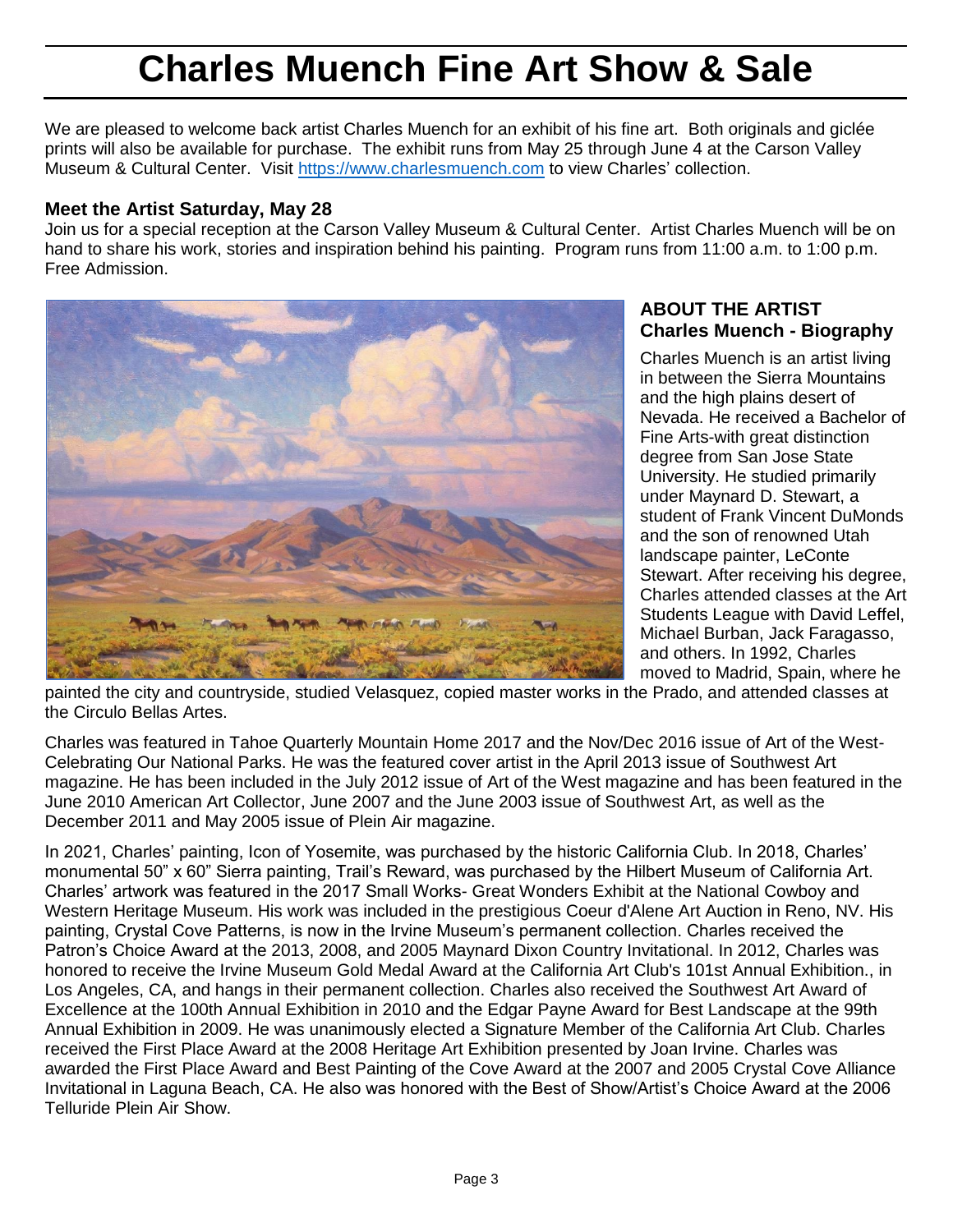## **Happenings at the Museum**

Our Courthouse Museum in Genoa opens for the season on Monday, April 25. This is just in time for us to be ready for Genoa Western Heritage Day which runs from Friday, April 29 through Sunday May 1. The town will be filled with cowboy poetry, authentic western music, Chautauqua actors portraying Legendary Nevadans, American Indian demonstrations, Dutch oven cooking, and family fun. We hope you mark this on your calendar and visit us. Also be sure to note the retraction and repair of our new front balcony. This project was funded with assistance of the Nevada Commission for Cultural Centers and Historic Preservation.





#### **Ladies Tea: Sunday May1**

Tickets are now on sale for our annual Ladies Tea. \$35 per person. This is a fancy dress, fun couture party. We encourage guests to wear period costumes, color coordinated attire, hats – stylish or outlandish, fascinators, bring theme table decorations or such. Certificates of Award will be presented! Don't delay! Get your tickets today. Doors Open at Noon, and tea will be served by "The Men of the Museum."

**Community Garage Sale, Saturday May 7 8:00 a.m. to 2:00 p.m.** Support your museums and come find that perfect treasure from amongst the many member donated items.

**Family Day,** Saturday, May 7, 10:00 a.m. to 2:00 p.m. Join us for an Old Fashion Mother's Day full of games, craft, and activities for the whole family. Free Admission!

#### **Art & Wine on the Green Saturday & Sunday, May14 & 15, 10:00 a.m. to 3:00 p.m.**

Enjoy a day on the green as you peruse a selection of quality art. Enjoy a glass of wine and find the perfect gift for your family and friends. No host wine and beer.

Free admission to the show.

#### **Giant Bubbles on the Lawn: Saturday, June 4 10:00 to 1:00 p.m.**

Join us for some fun in the sun. DCHS Staff will help you create giant bubbles. Bubble Chase and more. Free Admission



#### **Barn Tour: Saturday, June 18 - TICKETS GO ON SALE MAY 2**

Spend a day going back in time in beautiful Carson Valley, the birthplace of Nevada. The Douglas County Historical Society will be hosting the "Historic Barns of Carson Valley" tour on June 18, 2022, between 9:00 a.m. and 2:00 p.m. Tickets are \$25.00 per person and include tours of six historic barns. Also included in the price is free admission to the Courthouse Museum Genoa and the Carson Valley Museum & Cultural Center at any time during that day. A free Ice Cream Social will be offered at the Carson Valley Museum & Cultural Center following the Barn Tour at 1:00 p.m.

#### **Save the Dates:**

1<sup>st</sup> Saturday of the Month 2<sup>nd</sup> Thursday of the month: Heritage Lecture Series 3<sup>rd</sup> Thursday pf the Month

Family Day at the Museum Main Street Gardnerville Wine Walk

*Stay up to date at: www.HistoricNV.org Follow us on Facebook: Douglas County Historical Society, Nevada*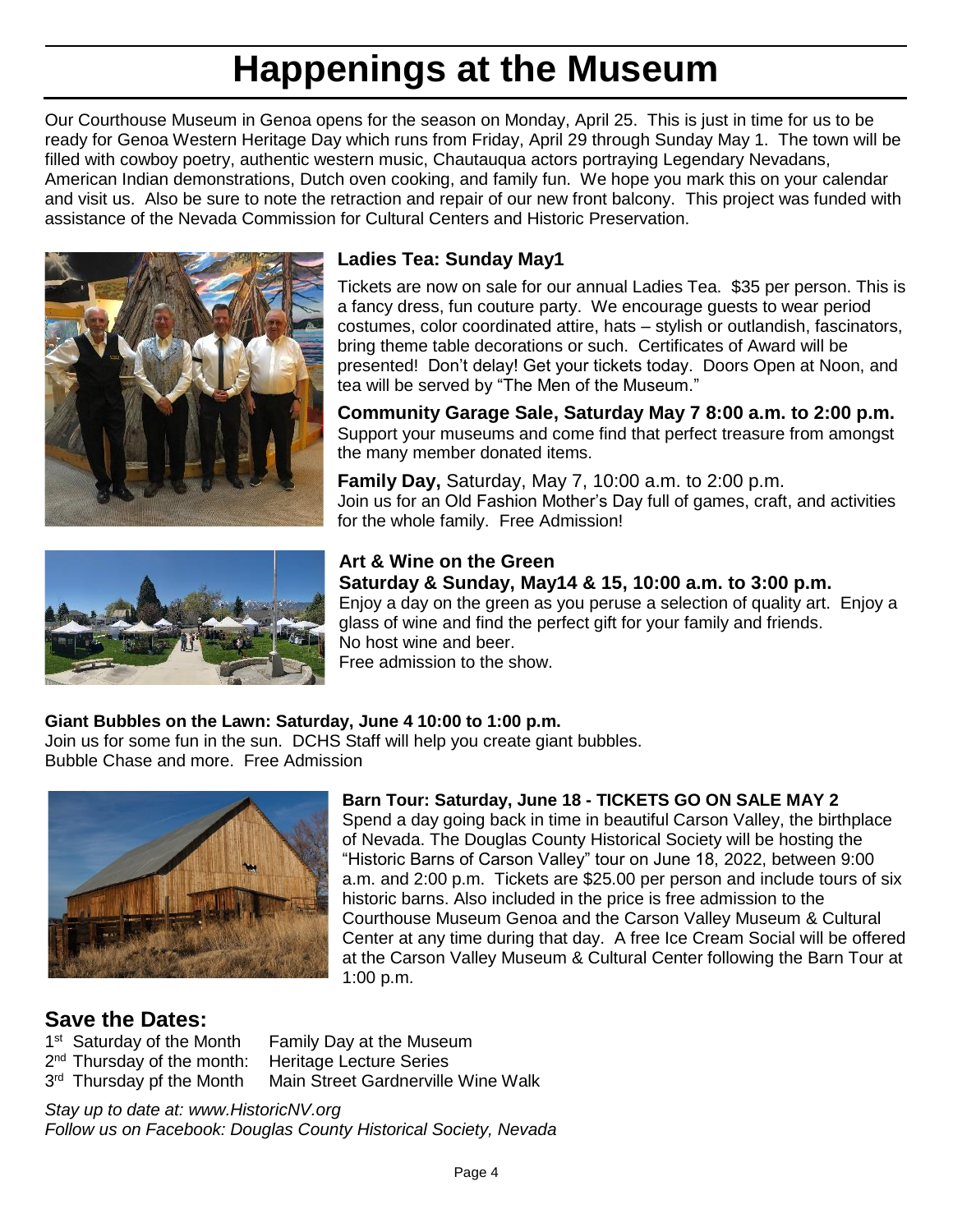#### **Volunteer's Corner** By Linda Lechien, President, DCHS Board of Trustees



Virginia, aka Virg or Virgie, has been a museum member and volunteer since 2015. Virg says, "I cannot believe I lived in Gardnerville for 10 years before I discovered our wonderful museum. I used to drive by and say, 'one of these days I just have to go there and check it out.' And I'm so glad I finally did. I've so enjoyed volunteering at both the Gardnerville and Genoa museums." Besides being involved in and helping with the many activities the museum has to offer, she also is the official "keeper of the museum scrapbook" and is the little elf who replies to letters deposited in our Santa Mailbox during the holidays. But the best part, she says, "is all the other wonderful volunteers I meet and work with and having the opportunity to interact with our museum visitors. Everyone always compliments and has such nice comments about our museums."

Virg grew up in Southern California where she spent the first 40 years of her life. After raising her family of three children and moving to the Central Coast of California, she found herself divorced and ready to start all over. She and husband Rick, who is a past museum volunteer and trustee, met at a divorce support group. They got married in December of 1995 and moved to Northern Nevada in 1996. Between them they have 5 adult children and share Virg's 6 grandchildren. Rick and Virg moved to Gardnerville 17 years ago. They love the friendly smalltown atmosphere, all the people they have met here and all the activities they're involved in.

#### **Volunteers' Coffee Carson Valley Museum & Cultural Center**

The DCHS hosts a coffee social for our volunteers and those wishing to learn more about volunteer opportunities at our museums. Held 9:00 a.m. on the first Monday of every month (unless preempted by a public holiday) museum staff presents the latest information on the operation of our museums and upcoming programs. No need to RSVP. Join us on May 2, and June 6 to learn all about our operations and upcoming volunteer opportunities.

#### **CALLING ALL "MEN OF THE MUSEUM"**

Keeping with tradition, we are looking for gentlemen to wait on our guests attending the Ladies' Sunday Tea to be held on May 1. If you would like to join the "Men of the Museum" give us a call at 775-782-2555.

## **DCHS TEAMS & COMMITTEES – MEMBERS WANTED**

In addition to the overview and administration of the museum by our board of trustees, there are eight "Standing Committees" prescribe by our bylaws. Each Standing Committee is charged with various aspects of keeping our museums up and running. Many of the Standing Committees have subcommittees or teams to help them in their fulfillment of duties and we could use your help! Contact us if you would like to serve on any of these teams.

**Family Day Program Assistants**: Work with the development and presentation of Family Day programs.

**Museum Docents**: Lead youth and adult tours of our museums. We'll train.

**Young Chautauqua Classroom Assistants**: Works with our Youth Educators in the administration of our Young Chautauqua Program and the development of other youth curriculums.

**Fundraising Programs**: Serve on our fundraising committee, assist with programming and coordinating events.

**Marketing & Publicity:** Help write copy, design flyers, and photograph our events.

**Grants:** Assist with research and preparation of grant applications.

**Building & Grounds**: Help with the routine maintenance and repair of our museums, including landscaping.

## **Call our Front Office at 775-782-255, for more information**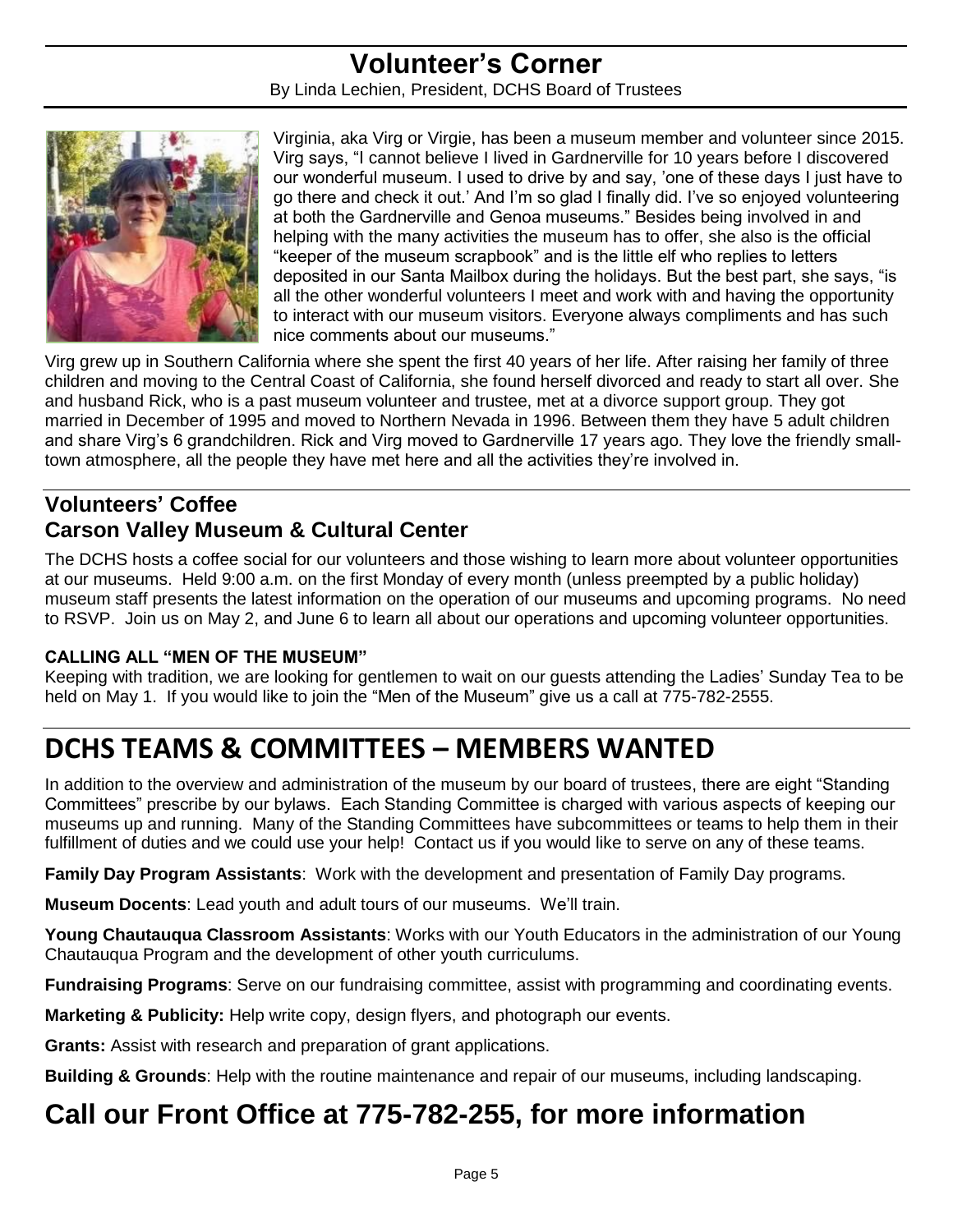*The Douglas County Historical Society seeks to enrich lives by preserving local history and making it accessible to our communities and visitors.*

#### **Help keep your history alive! Join the Douglas County Historical Society**

#### **Membership Benefits:**

- Free admission to both museums
- 10% discount at Museum Bookstores
- DCHS Newsletter & member updates
- Invitations to special events
- Discounts on special programs
- Volunteer opportunities
- Free admission to our DCHS Lecture Series

#### **Annual Membership Dues:**

- \$ 20 Student
- \_\_\_ \$ 30 Individual
- $\frac{1}{2}$  \$ 40 Couple
- 5 40 Family Parents & Children under 17

\_\_\_\_\_\_\_\_\_\_\_\_\_\_\_\_\_\_\_\_\_\_\_\_\_\_\_\_\_\_\_\_\_\_\_\_\_\_\_\_\_\_\_\_

\_\_\_\_\_\_\_\_\_\_\_\_\_\_\_\_\_\_\_\_\_\_\_\_\_\_\_\_\_\_\_\_\_\_\_\_\_\_\_\_\_\_\_\_

\_\_\_\_\_\_\_\_\_\_\_\_\_\_\_\_\_\_\_\_\_\_\_\_\_\_\_\_\_\_\_\_\_\_\_\_\_\_\_\_\_\_\_\_

- $\frac{1}{2}$  \$ 20 Senior Individual (60+)
- $\frac{1}{2}$  \$ 30 Senior Couple (60+)
- \_\_\_ \$500 Lifetime Individual
- \_\_\_ \$750 Lifetime Couple

Name(s):

Mailing Address:

E-mail Address:

Phone: (\_\_\_\_\_\_\_) \_\_\_\_\_\_\_\_-\_\_\_\_\_\_\_\_\_\_\_\_\_\_\_\_\_\_\_\_

Return this page along with your dues to:

Douglas County Historical Society 1477 US Hwy 395 N, Suite B Gardnerville, NV 89410-5214

 $\Box$  I am interested in volunteering at the museums. Please call me.

*To All Renewing Members: Please make sure we have your correct address, phone number, and email. If you move, change your phone or email, please let us know!*

### **Last quarter gifts & memorials were made in Memory of**

## *Mary Abbott John Henningsen Troy Hickey Chris Pedrett*

*The Douglas County Historical Society accepts monetary gifts as memorials to honor your loved ones. To make or discuss a donation, please visit or call our front office.* 

*Donations may also be mailed to: Douglas County Historical Society 1477 US Highway 395 North, Suite B Gardnerville, NV 89410*



Douglas County Historical Society Valley Museum and Cultural Center and

the Courthouse Museum in Genoa. From Armed Forces Day to Labor Day every summer, both museums are happy to participate in the Blue Star Museums initiative, a program that provides free admission to currently serving US military personnel and their families.

#### **Wish List:**

- $\bullet$ 1<sup>st</sup> Class - Forever Stamps
- Postcard Forever Stamps
- Promotional door prizes from local businesses, products, gift certificates, all are appreciated.
- **Buggy Whip**

This publication was made possible in part by a grant from the Nevada Humanities and the National Endowment for the Humanities

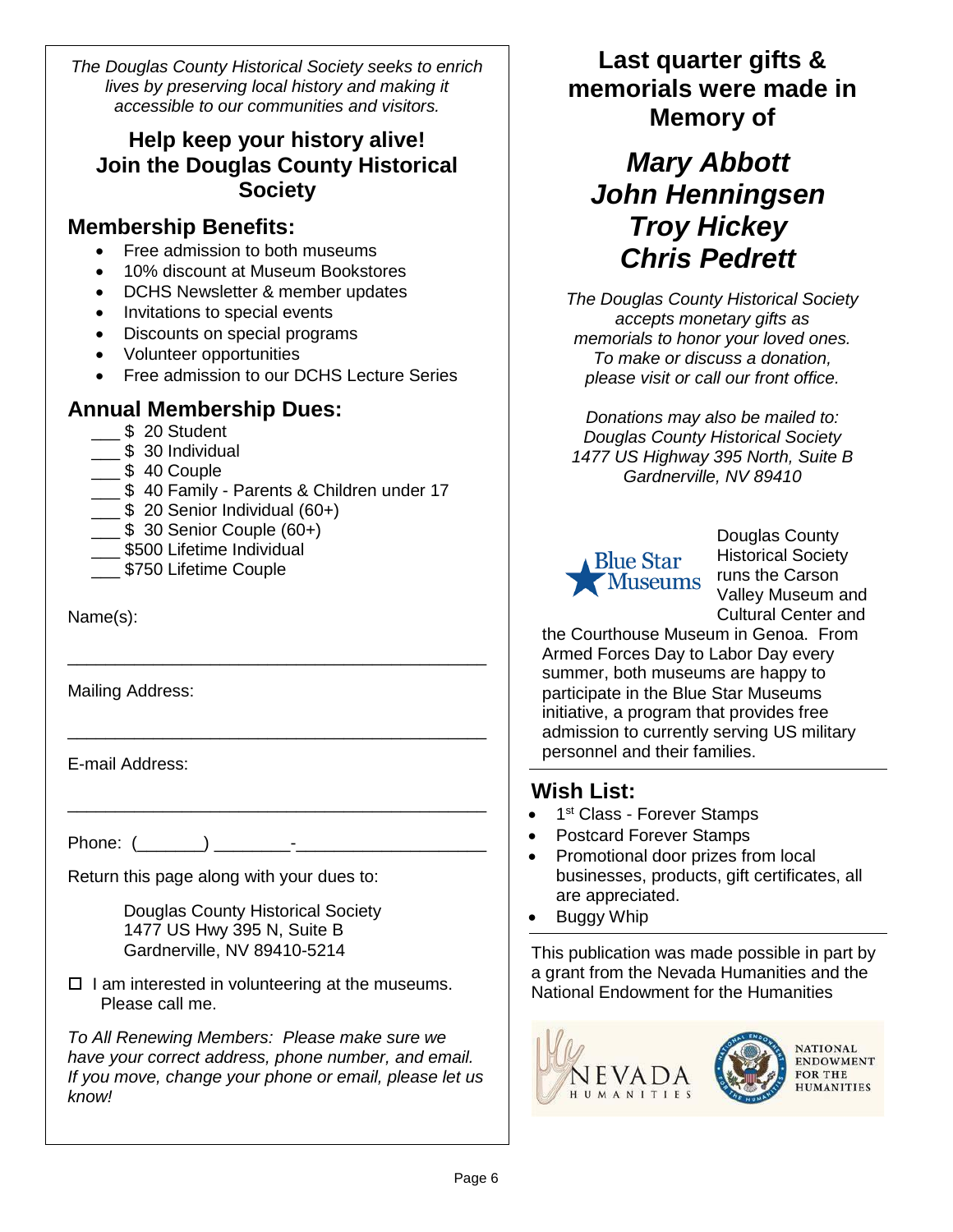## **From the Bookstore**

By Judy Conrad, Bookstore Manager



Being healthy is something that we all work towards. To that end, one of our longtime, popular books is in our Native American section of both bookstores, in Gardnerville and Genoa. It is Healing Secrets of the Native Americans …subtitle…Herbs, Remedies and Practices that Restore the Body, Refresh the Mind and Rebuild the Spirit, by Porter Shimer. The story of Native American healing is fascinating and practical. Chapter 3 is The Native American Pharmacy, which describes many herbs and healing practices, and Chapter 4 tells how to apply information from Chapter 3 to different health concerns.

On a lighter note, have fun with Nevada Trivia – Trivia – Stories – Facts –History by Martin Smith in the Nevada Books section of our stores, in both Gardnerville and Genoa. Enjoyable reading, even during a ten-minute break, in your busy day. Find out about Dat-So-La-Lee and her famous baskets or read Mining stories that happened near here and have fun with the section that has lots of Questions, of course, with answers!

And for the children we love Bobbie Kalman books. They are colorful and have so many fun facts. This series of Historic Communities is a look at living on a farm two hundred years ago. In The Barn describes early farming and farm activities. Parents and Grandparents will enjoy right along with the kids. (Children's books are on two stands just outside our bookstore in Gardnerville and a part of our "big room" of books in Genoa.)

*Our Courthouse Museum Bookstore opens April 25.*

*Looking for the perfect gift but you don't know what your history enthusiast wants? Consider getting them a DCHS Gift Corticate. DCHS Members receive at 10% discount on bookstore merchandise. Become a member and save!*